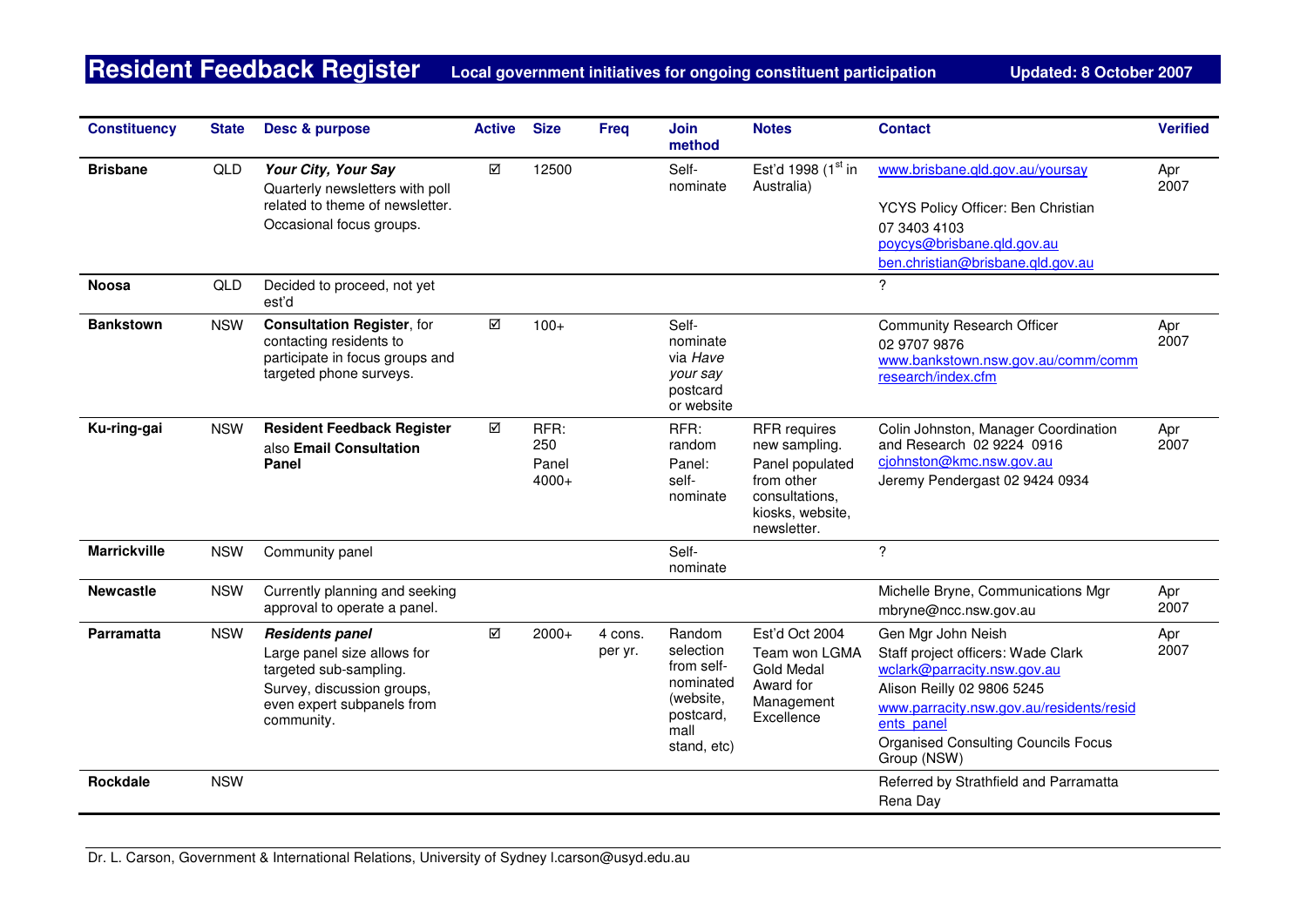| <b>Resident Feedback Register</b> |              |                                                               |               |                          |                              |                                                                              |                                                                      |                                                                                                                                                                                                                                | page 2 of 4                |
|-----------------------------------|--------------|---------------------------------------------------------------|---------------|--------------------------|------------------------------|------------------------------------------------------------------------------|----------------------------------------------------------------------|--------------------------------------------------------------------------------------------------------------------------------------------------------------------------------------------------------------------------------|----------------------------|
| <b>Constituency</b>               | <b>State</b> | Desc & purpose                                                | <b>Active</b> | <b>Size</b>              | <b>Freq</b>                  | Join<br>method                                                               | <b>Notes</b>                                                         | <b>Contact</b>                                                                                                                                                                                                                 | <b>Verified</b>            |
| <b>Strathfield</b>                | <b>NSW</b>   | <b>Community Consultation</b><br>Panel                        | ☑             | 150                      | 3 polls<br>per yr            | self-<br>nominate<br>postcards                                               | Est'd 2005<br>Surveys by post,<br>surveymonkey<br>not taken up well. | Community Liaison Officer Kati Angelides<br>02 9748 9978<br>kati.angelides@strathfield.nsw.gov.au<br>www.strathfield.nsw.gov.au/page/council/<br>about-strathfield/community-<br>involvement/community-consultation-<br>panel/ | Apr<br>2007                |
| Wollongong                        | <b>NSW</b>   | Currently planning and seeking<br>approval to operate a panel |               |                          |                              |                                                                              |                                                                      | Social planning and engagement<br>coordinator, Joanna Gould                                                                                                                                                                    | Apr<br>2007                |
| Whyalla                           | <b>SA</b>    | <b>Community Barometer</b>                                    | N             | $n1 = 650$<br>$n3 = 180$ | 1/yr                         | Init:<br>random<br>selection.<br>early-bird<br>prizes in<br>following<br>yrs | Longitudinal<br>survey 2003-<br>2005                                 | Conducted by Applied Stats Unit, Centre<br>for Regional Engagement, Uni SA.<br>John Petkov<br>Sue Crozier<br>www.whyalla.sa.gov.au/webdata/resource<br>s/files/Barometer Survey - Stage 3.pdf                                  | Apr<br>2007<br>web<br>only |
| <b>Bayside</b>                    | <b>VIC</b>   | <b>Community Panel</b>                                        | ☑             | $500+$                   | 4 cons.<br>per yr.           | Self-<br>nominate                                                            | Est'd 2002                                                           | Kathryn Holland, 03 9599 4400,<br>kholland@bayside.vic.gov.au                                                                                                                                                                  | Apr<br>2007                |
| <b>Boroondara</b>                 | <b>VIC</b>   | <b>Community Voice</b>                                        | ☑             | $700+$                   | $4 - 8$<br>surveys<br>per yr | Random<br>selection                                                          | Est'd 2005<br>Some polling<br>targeted at<br>subgroups on<br>list.   | Community Planning Dept Project officer<br>Katie MacDonald 03 9278 4723                                                                                                                                                        | Apr<br>2007                |
| <b>Frankston</b>                  | <b>VIC</b>   | <b>Consultation Database</b><br>(different from The Pulse)    | ☑             | 200<br>(want<br>5K)      | as reg'd                     | Self-<br>nominate<br>(kiosk,<br>festival,<br>brochure)                       | Also opt-ins from<br>other<br>consultation<br>methods                | Amy Parsons 03 9784 1062<br>amy.parsons@frankston.vic.gov.au                                                                                                                                                                   | Apr<br>2007                |
| <b>Moonee Valley</b>              | <b>VIC</b>   | <b>Citizens Panel</b><br>Surveys and focus groups             | ☑             | 100<br>(500 by<br>2008)  | 4-5 per<br>yr.               | Self-<br>nominate                                                            | 2004                                                                 | www.mvcc.vic.gov.au/Page/Page.asp?Pa<br>ge Id=219&h=0<br>Social Research Officer Ross Goeman 03<br>9243 8814, rgoeman@mvcc.vic.gov.au                                                                                          | Apr<br>2007                |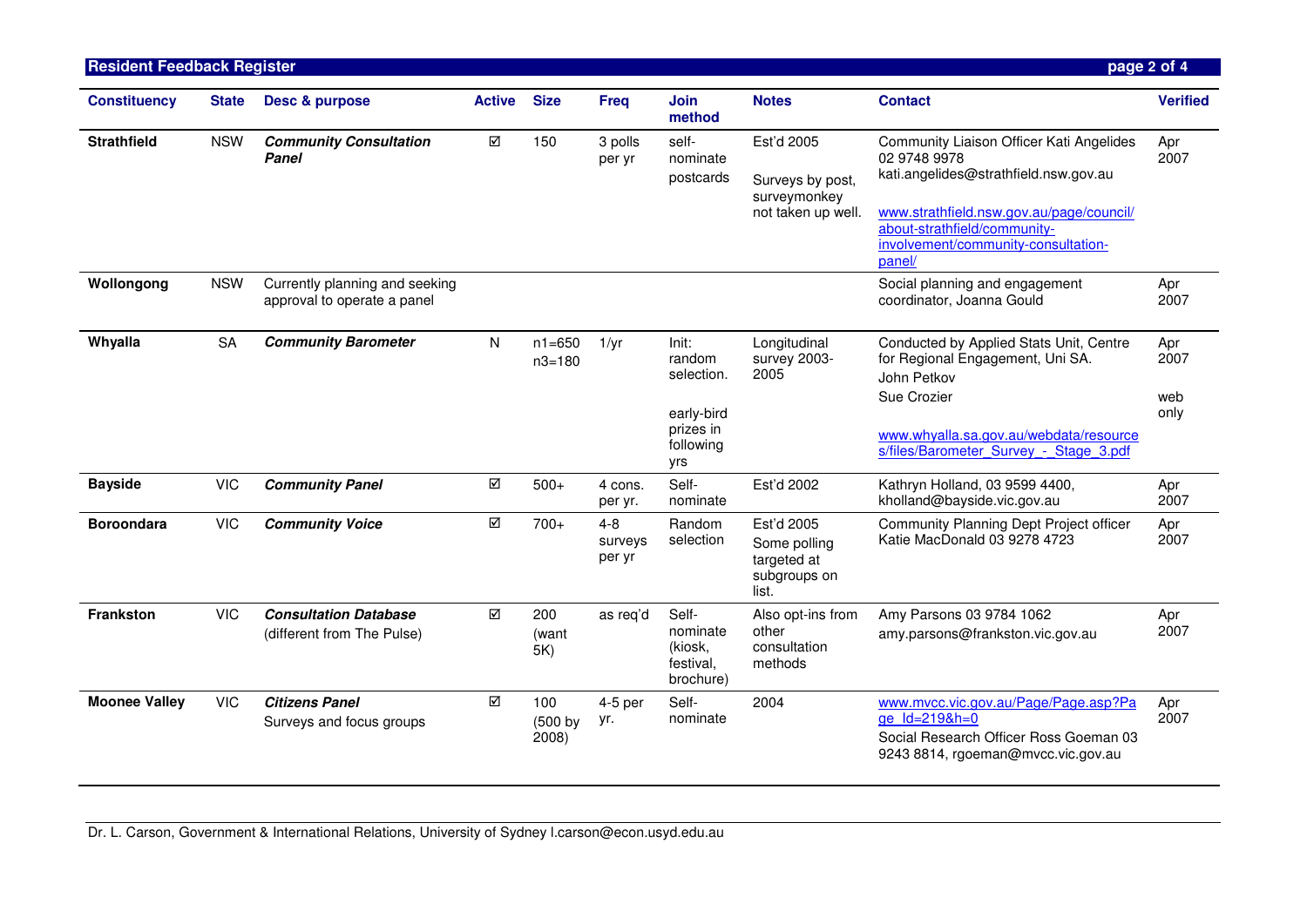| <b>Resident Feedback Register</b> |              |                                                                                                         |                         |                                                        |                   |                                               |                                                                                                                               |                                                                                                                                                                                   | page 3 of 4                |
|-----------------------------------|--------------|---------------------------------------------------------------------------------------------------------|-------------------------|--------------------------------------------------------|-------------------|-----------------------------------------------|-------------------------------------------------------------------------------------------------------------------------------|-----------------------------------------------------------------------------------------------------------------------------------------------------------------------------------|----------------------------|
| <b>Constituency</b>               | <b>State</b> | Desc & purpose                                                                                          | <b>Active</b>           | <b>Size</b>                                            | <b>Freq</b>       | Join<br>method                                | <b>Notes</b>                                                                                                                  | <b>Contact</b>                                                                                                                                                                    | <b>Verified</b>            |
| <b>Nillumbik</b>                  | <b>VIC</b>   | <b>Talkback Panel</b>                                                                                   | ☑                       | 500                                                    | 4-5 per<br>yr.    | Self-<br>nominate                             | 2006                                                                                                                          | Emma Riordan 03 9433 3188<br>talkback@nillumbik.vic.gov.au<br>www.nillumbik.vic.gov.au/Page/page.asp?<br>Page Id=1029&h=1                                                         | Apr<br>2007                |
| Whitehorse                        | <b>VIC</b>   | <b>WINX: Whitehorse</b><br><b>Information Network</b><br><b>Exchange</b>                                |                         |                                                        |                   |                                               |                                                                                                                               |                                                                                                                                                                                   |                            |
| Wyndham                           | <b>VIC</b>   | <b>Household Panel</b>                                                                                  | $\overline{\mathbf{M}}$ | 700                                                    | 4 polls<br>per yr | Self-<br>nominate                             | won the<br><b>National Award</b><br>for Innovation<br>in Local<br>Government<br>(Community<br>Services<br>section) in<br>2001 | David Rasmussen<br>david.rasmussen@wyndham.vic.gov.au                                                                                                                             | Apr<br>2007                |
| Yarra                             | <b>VIC</b>   | <b>Yarra Matters Panel</b>                                                                              | $\overline{\mathsf{M}}$ |                                                        |                   |                                               | Est'd 2006                                                                                                                    | Isha Scott, Community Advocacy 03 9205<br>5160                                                                                                                                    | awaiting<br>respons<br>e   |
| <b>Yarra Ranges</b>               | <b>VIC</b>   | <b>Community Pulse</b><br>surveys                                                                       | $\overline{\mathsf{M}}$ | 900                                                    | 6 per yr          | Random<br>sampling<br>Local<br>hamper<br>draw | Est'd 2004                                                                                                                    | Sherriden Sloan 03 9294 6751<br>s.sloan@yarraranges.vic.gov.au<br>www.yarraranges.vic.gov.au/Page/Page.a<br>sp?Page Id=461                                                        | Apr<br>2007                |
| <b>United</b><br>Kingdom          |              | People's Panel, Cabinet<br>Office-MORI<br>Investigated public<br>expectations of government<br>services | ☑                       | $5000 +$<br>1000<br>$topup +$<br>830<br>minoriti<br>es |                   | Random<br>sampling                            | 1998-2002, now<br>archived by Ipsos<br>1 <sup>st</sup> reference<br>panel in world at<br>national level                       | archive.cabinetoffice.gov.uk/servicefirst/20<br>00/panel/Summary.htm<br>www.ipsos-mori.com/polls/panel.shtml<br>Ipsos Mori Participation Unit<br>www.ipsos-mori.com/participation | Apr<br>2007<br>web<br>only |